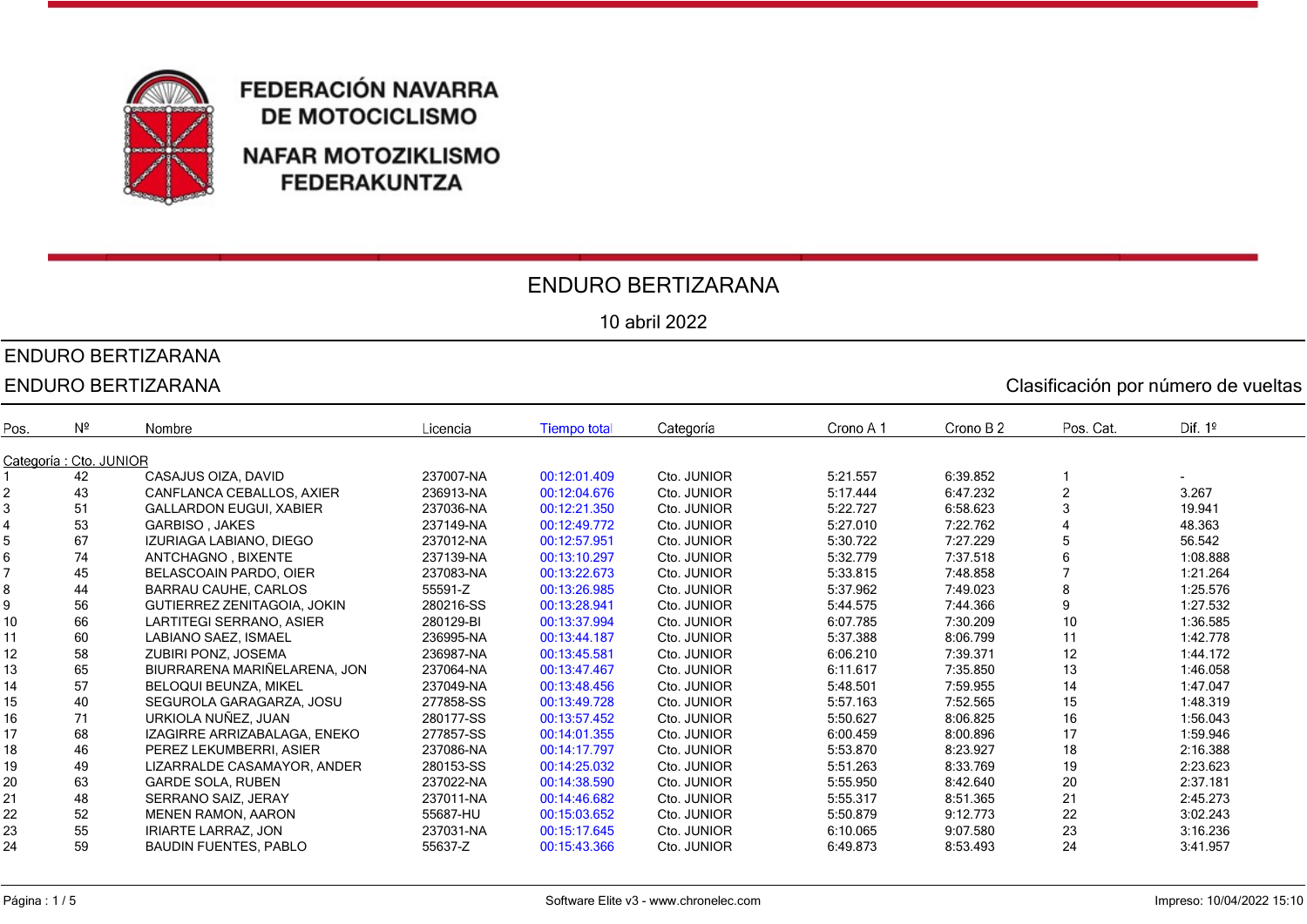

### ENDURO BERTIZARANA

10 abril 2022

### ENDURO BERTIZARANA

|      | <b>ENDURO BERTIZARANA</b><br>Clasificación por número de vueltas |                                       |           |                     |             |           |           |           |           |
|------|------------------------------------------------------------------|---------------------------------------|-----------|---------------------|-------------|-----------|-----------|-----------|-----------|
| Pos. | $N^{\circ}$                                                      | Nombre                                | Licencia  | <b>Tiempo total</b> | Categoría   | Crono A 1 | Crono B 2 | Pos. Cat. | Dif. $1°$ |
|      |                                                                  | Categoría: Cto. JUNIOR (Continuación) |           |                     |             |           |           |           |           |
| 25   | 61                                                               | ARBEA ONECA, ADRIAN                   | 237052-NA | 00:16:01.881        | Cto. JUNIOR | 6:32.545  | 9:29.336  | 25        | 4:00.472  |
| 26   | 64                                                               | ZEARRETA BASTERRETXEA, GORKA          | 280079-BI | 00:16:03.573        | Cto. JUNIOR | 6:03.275  | 10:00.298 | 26        | 4:02.164  |
| 27   | 47                                                               | <b>GIL PEREZ, RUBEN</b>               | 237087-NA | 00:17:59.566        | Cto. JUNIOR | 6:38.857  | 11:20.709 | 27        | 5:58.157  |
| 28   | 70                                                               | ZENOTZ TORRES, GARTXOT                | 237025-NA | 00:18:05.660        | Cto. JUNIOR | 6:41.892  | 11:23.768 | 28        | 6:04.251  |
| 29   | 50                                                               | <b>VICENTE SISO, JAUME</b>            | 55633-Z   | 00:18:07.359        | Cto. JUNIOR | 7:07.706  | 10:59.653 | 29        | 6:05.950  |
| 30   | 54                                                               | ZUBICARAY ZABALA, IKER                | 277856-SS | 00:19:18.196        | Cto. JUNIOR | 7:06.592  | 12:11.604 | 30        | 7:16.787  |
| 31   | 72                                                               | DE MIGUEL SAINZ, ANDER                | 277830-BI | 00:20:11.640        | Cto. JUNIOR | 8:27.996  | 11:43.644 | 31        | 8:10.231  |
| 32   | 41                                                               | URIBARREN HERRERO, ENDIKA             | 280210-SS | 00:20:51.066        | Cto. JUNIOR | 8:05.841  | 12:45.225 | 32        | 8:49.657  |
|      |                                                                  |                                       |           |                     |             |           |           |           |           |
|      | Categoría : Cto. SENIOR                                          |                                       |           |                     |             |           |           |           |           |
|      |                                                                  | SANTAOLALLA DE VILLAR, MANUEL         | 237009-NA | 00:10:58.585        | Cto. SENIOR | 4:57.426  | 6:01.159  |           |           |
|      | 19                                                               | MEOQUI IPARRAGUIRRE, OIHAN            | 237072-NA | 00:11:02.959        | Cto. SENIOR | 4:55.903  | 6:07.056  |           | 4.374     |
|      | 9                                                                | ALEMAN AZCARRAGA. IKER                | 237067-NA | 00:11:03.300        | Cto. SENIOR | 4:59.614  | 6:03.686  | 3         | 4.715     |
|      | 24                                                               | <b>GARMENDIA IMAZ, URKO</b>           | 280116-SS | 00:11:32.085        | Cto. SENIOR | 4:59.473  | 6:32.612  |           | 33.500    |
|      | 27                                                               | APEZTEGUIA LASAGA, UNAI               | 237085-NA | 00:11:44.040        | Cto. SENIOR | 5:14.145  | 6:29.895  | 5         | 45.455    |
|      | 22                                                               | FACENDA ROMERO, NAITZEL               | 237059-NA | 00:11:46.268        | Cto. SENIOR | 5:07.823  | 6:38.445  | 6         | 47.683    |
|      | 29                                                               | MAIA ANTXORENA, BEÑAT                 | 237075-NA | 00:12:01.455        | Cto. SENIOR | 5:14.475  | 6:46.980  |           | 1:02.870  |
|      |                                                                  | ARDAIZ IDOATE. IÑAKI                  | 237076-NA | 00:12:06.612        | Cto. SENIOR | 5:17.030  | 6:49.582  | 8         | 1:08.027  |
|      | 15                                                               | OTXOTORENA SAENZ, XABIER              | 237037-NA | 00:12:10.925        | Cto. SENIOR | 5:15.151  | 6:55.774  | 9         | 1:12.340  |
| 10   | 18                                                               | ITOIZ DONAMARIA, ALBERTO              | 237053-NA | 00:12:16.574        | Cto. SENIOR | 5:15.906  | 7:00.668  | 10        | 1:17.989  |
| 11   | 5                                                                | URRESTI ZUMETA, JOSEBA                | 280156-SS | 00:12:19.343        | Cto. SENIOR | 5:28.709  | 6:50.634  | 11        | 1:20.758  |
| 12   | 26                                                               | ECHEVESTE, PEYO                       | 237143-NA | 00:12:22.840        | Cto. SENIOR | 5:29.336  | 6:53.504  | 12        | 1:24.255  |
| 13   | 23                                                               | AIASTUY FURUNDARENA, XABIER           | 280118-SS | 00:12:26.182        | Cto. SENIOR | 5:20.234  | 7:05.948  | 13        | 1:27.597  |
| 14   | 17                                                               | BARAINKA ZABALA, MARKEL               | 280147-BI | 00:12:26.450        | Cto. SENIOR | 5:15.807  | 7:10.643  | 14        | 1:27.865  |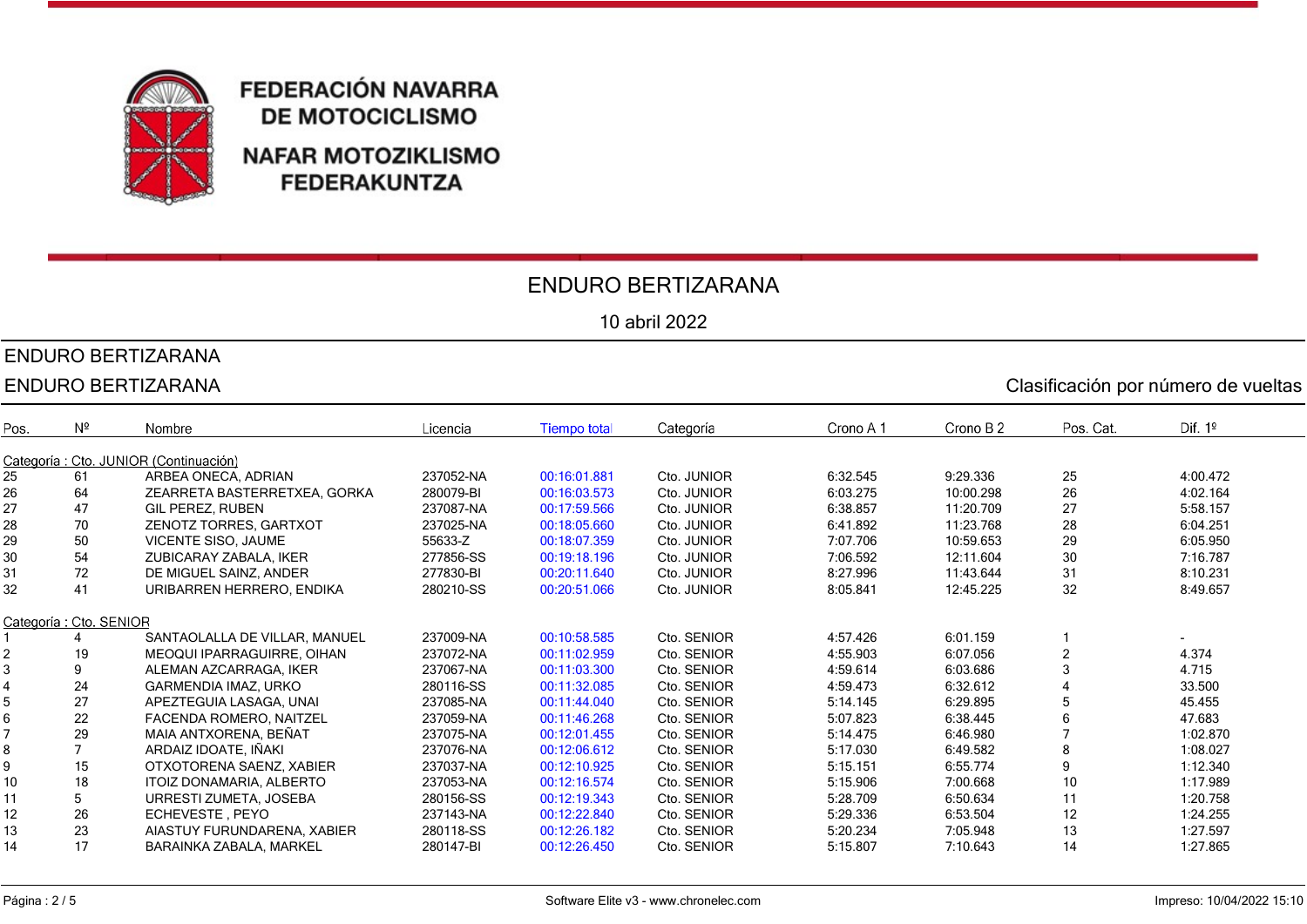

### ENDURO BERTIZARANA

10 abril 2022

# ENDURO BERTIZARANA

|      | <b>ENDURO BERTIZARANA</b><br>Clasificación por número de vueltas |                                        |               |                     |               |           |           |                |           |
|------|------------------------------------------------------------------|----------------------------------------|---------------|---------------------|---------------|-----------|-----------|----------------|-----------|
| Pos. | $N^{\circ}$                                                      | Nombre                                 | Licencia      | <b>Tiempo total</b> | Categoría     | Crono A 1 | Crono B 2 | Pos. Cat.      | Dif. $1°$ |
|      |                                                                  | Categoría : Cto. SENIOR (Continuación) |               |                     |               |           |           |                |           |
| 15   | 8                                                                | ZUAZO ARIETA-ARAUNABEÑA, JON           | 330195-BI-AMP | 00:12:28.405        | Cto. SENIOR   | 5:20.157  | 7:08.248  | 15             | 1:29.820  |
| 16   | 28                                                               | <b>ENDARA PETRIRENA, MIKEL</b>         | 237142-NA     | 00:12:34.796        | Cto. SENIOR   | 5:22.444  | 7:12.352  | 16             | 1:36.211  |
| 17   | 14                                                               | IRIBARREN GONZALEZ, GORKA              | 237150-NA     | 00:12:35.268        | Cto. SENIOR   | 5:17.088  | 7:18.180  | 17             | 1:36.683  |
| 18   | 33                                                               | MONFERRER GOMEZ. TOMAS                 | 55593-TE      | 00:12:35.425        | Cto. SENIOR   | 5:17.391  | 7:18.034  | 18             | 1:36.840  |
| 19   |                                                                  | <b>SESMA LARRONDO. MIKEL</b>           | 236986-NA     | 00:12:40.964        | Cto. SENIOR   | 5:26.950  | 7:14.014  | 19             | 1:42.379  |
| 20   |                                                                  | LARRAKOETXEA LOPEZ, ASIER              | 280146-BI     | 00:12:42.024        | Cto. SENIOR   | 5:24.668  | 7:17.356  | 20             | 1:43.439  |
| 21   | 25                                                               | ARREGUI OYARZUN, AITOR                 | 280089-SS     | 00:12:49.236        | Cto. SENIOR   | 5:30.589  | 7:18.647  | 21             | 1:50.651  |
| 22   | 6                                                                | EGAÑA URRUTIA, GORKA                   | 280158-SS     | 00:13:21.627        | Cto. SENIOR   | 5:46.051  | 7:35.576  | 22             | 2:23.042  |
| 23   | 30                                                               | CHOUZA BLAS, XABIER                    | 236993-NA     | 00:13:33.060        | Cto. SENIOR   | 5:39.429  | 7:53.631  | 23             | 2:34.475  |
| 24   | 21                                                               | ERAUZKIN ZARANDONA, ANDONI             | 280159-BI     | 00:13:34.373        | Cto. SENIOR   | 5:47.468  | 7:46.905  | 24             | 2:35.788  |
| 25   | 11                                                               | ANTON PASCUAL, GUZMAN                  | 242275-RI     | 00:13:57.749        | Cto. SENIOR   | 5:58.175  | 7:59.574  | 25             | 2:59.164  |
| 26   | 13                                                               | <b>MATUTE BONEL, ANGEL</b>             | 237005-NA     | 00:14:01.966        | Cto. SENIOR   | 5:47.848  | 8:14.118  | 26             | 3:03.381  |
| 27   | 20                                                               | UZQUEDA ELVIRA, PABLO                  | 237148-NA     | 00:14:37.428        | Cto. SENIOR   | 5:56.259  | 8:41.169  | 27             | 3:38.843  |
| 28   | 32                                                               | LAHOZ TOLOSANA, MARIO                  | 55588-Z       | 00:14:47.915        | Cto. SENIOR   | 6:04.489  | 8:43.426  | 28             | 3:49.330  |
|      | Categoría: TROFEO                                                |                                        |               |                     |               |           |           |                |           |
|      | 108                                                              | AZCONA ESPINOSA, BORJA                 | 280092-SS     | 00:13:20.688        | <b>TROFEO</b> | 5:45.212  | 7:35.476  |                |           |
|      | 118                                                              | <b>IRIGOYEN ECHARTE, AIERT</b>         | 237147-NA     | 00:13:33.922        | <b>TROFEO</b> | 6:08.719  | 7:25.203  | $\overline{2}$ | 13.234    |
|      | 129                                                              | LACOSTA DAMBORIENA, XUBAN              | 237141-NA     | 00:13:38.227        | <b>TROFEO</b> | 6:06.926  | 7:31.301  | 3              | 17.539    |
|      | 131                                                              | ITURZAETA IPARRAGUIRRE, XABIER         | 280154-SS     | 00:13:48.210        | <b>TROFEO</b> | 5:47.281  | 8:00.929  |                | 27.522    |
|      | 122                                                              | CAMINO GARCIA, ENEKO                   | 280164-BI     | 00:14:05.174        | <b>TROFEO</b> | 6:12.865  | 7:52.309  | 5              | 44.486    |
| 6    | 117                                                              | <b>BRAVO ARRINDA, PAUL</b>             | 280063-BI     | 00:14:56.228        | <b>TROFEO</b> | 6:28.701  | 8:27.527  | 6              | 1:35.540  |
|      | 127                                                              | <b>IRIONDO SALEGUI, IGOR</b>           | 277854-SS     | 00:15:20.663        | <b>TROFEO</b> | 6:35.007  | 8:45.656  |                | 1:59.975  |
| 8    | 125                                                              | POZUELO CORCUERA, GAIZKA               | 280150-VI     | 00:15:25.810        | <b>TROFEO</b> | 6:50.994  | 8:34.816  | 8              | 2:05.122  |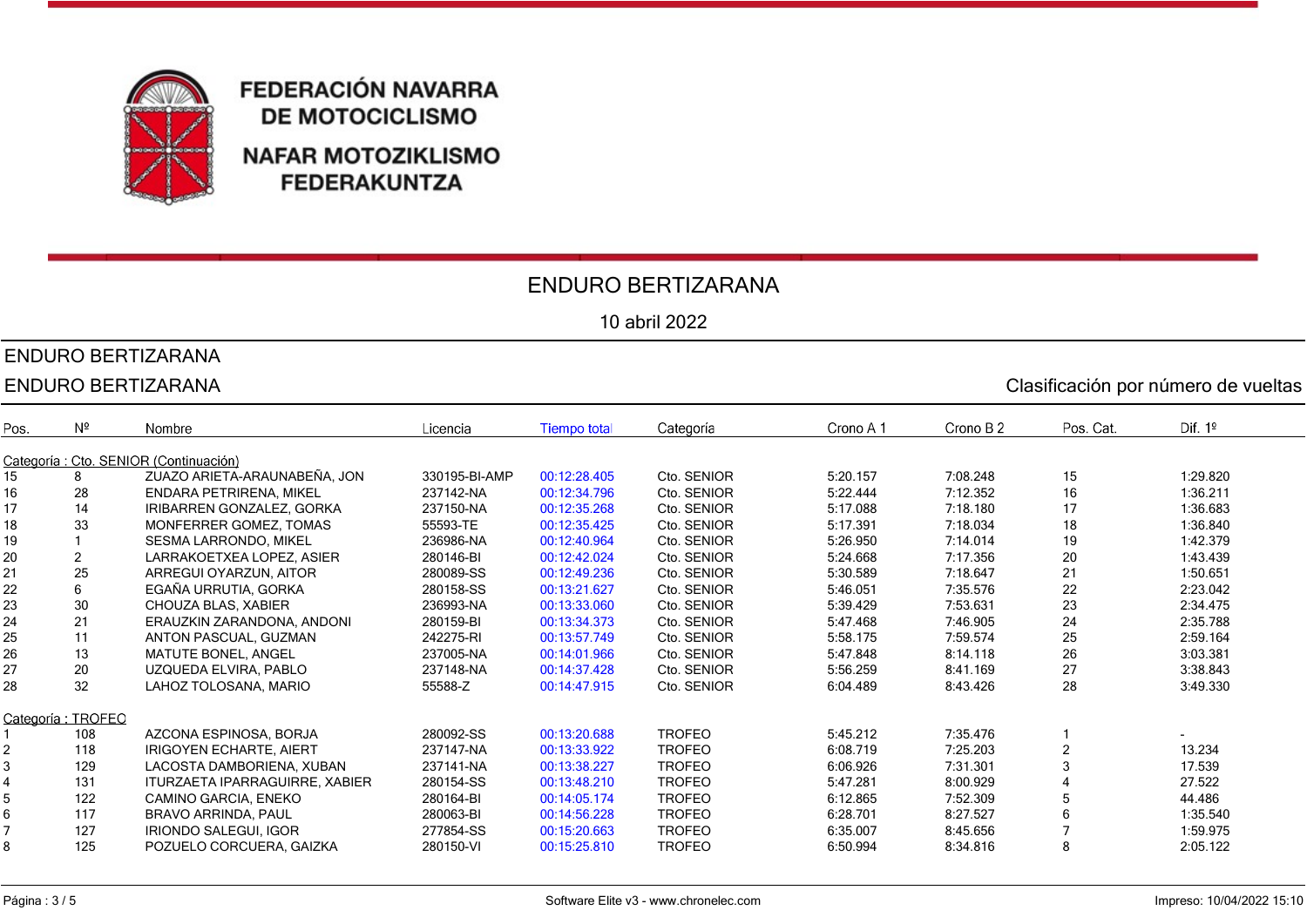

### ENDURO BERTIZARANA

10 abril 2022

### ENDURO BERTIZARANA

|      | ENDURO BERTIZARANA<br>Clasificación por número de vueltas |                                  |           |                     |                  |           |           |           |           |  |
|------|-----------------------------------------------------------|----------------------------------|-----------|---------------------|------------------|-----------|-----------|-----------|-----------|--|
| Pos. | $N^2$                                                     | Nombre                           | Licencia  | <b>Tiempo total</b> | Categoría        | Crono A 1 | Crono B 2 | Pos. Cat. | Dif. $1°$ |  |
|      |                                                           | Categoría: TROFEO (Continuación) |           |                     |                  |           |           |           |           |  |
| 9    | 116                                                       | ANTXIA PULIDO, ARITZ             | 280074-BI | 00:15:29.256        | <b>TROFEO</b>    | 6:22.165  | 9:07.091  | 9         | 2:08.568  |  |
| 10   | 114                                                       | TENA LOPEZ, IMANOL               | 280068-SS | 00:16:10.944        | <b>TROFEO</b>    | 7:35.280  | 8:35.664  | 10        | 2:50.256  |  |
| 11   | 134                                                       | <b>CARTON LOPEZ, DAVID</b>       | 280112-SS | 00:16:15.452        | <b>TROFEO</b>    | 6:08.257  | 10:07.195 | 11        | 2:54.764  |  |
| 12   | 110                                                       | ARRATIBEL URABAYEN, IBAI         | 237014-NA | 00:16:31.528        | <b>TROFEO</b>    | 7:46.787  | 8:44.741  | 12        | 3:10.840  |  |
| 13   | 113                                                       | <b>BONILLA REINA, PABLO</b>      | 90036-SO  | 00:16:54.402        | <b>TROFEO</b>    | 7:18.013  | 9:36.389  | 13        | 3:33.714  |  |
| 14   | 106                                                       | DOMINGUEZ DE VIDAURRETA JIMENEZ  | 237154-NA | 00:16:59.901        | <b>TROFEO</b>    | 6:34.103  | 10:25.798 | 14        | 3:39.213  |  |
| 15   | 115                                                       | <b>GOMEZ LARROCEA, LANDER</b>    | 280123-BI | 00:17:03.913        | <b>TROFEO</b>    | 6:36.024  | 10:27.889 | 15        | 3:43.225  |  |
| 16   | 128                                                       | SANZ BARTRA, ENEKO               | 277861-SS | 00:17:04.248        | <b>TROFEO</b>    | 7:24.363  | 9:39.885  | 16        | 3:43.560  |  |
| 17   | 121                                                       | MACAZAGA OCHANDORENA, JON        | 236905-NA | 00:17:23.472        | <b>TROFEO</b>    | 7:17.578  | 10:05.894 | 17        | 4:02.784  |  |
| 18   | 104                                                       | PEREZ MARTINEZ, JUAN MANUEL      | 237155-NA | 00:17:36.801        | <b>TROFEO</b>    | 7:22.498  | 10:14.303 | 18        | 4:16.113  |  |
| 19   | 124                                                       | ABAIGAR AOS, MAURO               | 280215-VI | 00:17:44.418        | <b>TROFEO</b>    | 7:33.847  | 10:10.571 | 19        | 4:23.730  |  |
| 20   | 120                                                       | ETXEBERRIA APECETXEA, AIMAR      | 237088-NA | 00:17:47.697        | <b>TROFEO</b>    | 7:45.142  | 10:02.555 | 20        | 4:27.009  |  |
| 21   | 119                                                       | ZENDOIA OLANO, IVAN              | 280149-BI | 00:17:49.278        | <b>TROFEO</b>    | 7:12.515  | 10:36.763 | 21        | 4:28.590  |  |
| 22   | 111                                                       | CANO DIEZ, RAUL                  | 280211-BI | 00:18:51.055        | <b>TROFEO</b>    | 9:24.690  | 9:26.365  | 22        | 5:30.367  |  |
| 23   | 123                                                       | <b>TXERTUDI GANGOITI, BORJA</b>  | 237144-NA | 00:18:53.509        | <b>TROFEO</b>    | 8:41.452  | 10:12.057 | 23        | 5:32.821  |  |
| 24   | 132                                                       | <b>GABIOLA KORTA, GOTZON</b>     | 237140-NA | 00:19:53.505        | <b>TROFEO</b>    | 8:08.687  | 11:44.818 | 24        | 6:32.817  |  |
| 25   | 105                                                       | ZARDOYA EGAÑA, IÑIGO             | 280113-SS | 00:20:42.272        | <b>TROFEO</b>    | 10:25.948 | 10:16.324 | 25        | 7:21.584  |  |
| 26   | 126                                                       | ARRIOLA ARREGUI, BEÑAT           | 277852-SS | 00:20:46.295        | <b>TROFEO</b>    | 8:41.837  | 12:04.458 | 26        | 7:25.607  |  |
| 27   | 112                                                       | MARTINEZ LOZANO, JAVIER          | 90041-SO  | 00:22:11.569        | <b>TROFEO</b>    | 10:44.602 | 11:26.967 | 27        | 8:50.881  |  |
| 28   | 133                                                       | NOS ZARATIEGUI, DANIEL           | 237002-NA | 00:29:43.386        | <b>TROFEO</b>    | 12:47.667 | 16:55.719 | 28        | 16:22.698 |  |
| 29   | 107                                                       | TORRANO FERNANDEZ. CARLOS JAVIER | 237153-NA | 00:09:47.750        | <b>TROFEO</b>    | 9:47.750  |           | 29        | 1 Vta.    |  |
|      | Categoría: VETERANOS                                      |                                  |           |                     |                  |           |           |           |           |  |
|      | 83                                                        | SOLDEVILLA GONZALEZ, VICENTE     | 236963-NA | 00:13:16.688        | <b>VETERANOS</b> | 5:31.984  | 7:44.704  |           |           |  |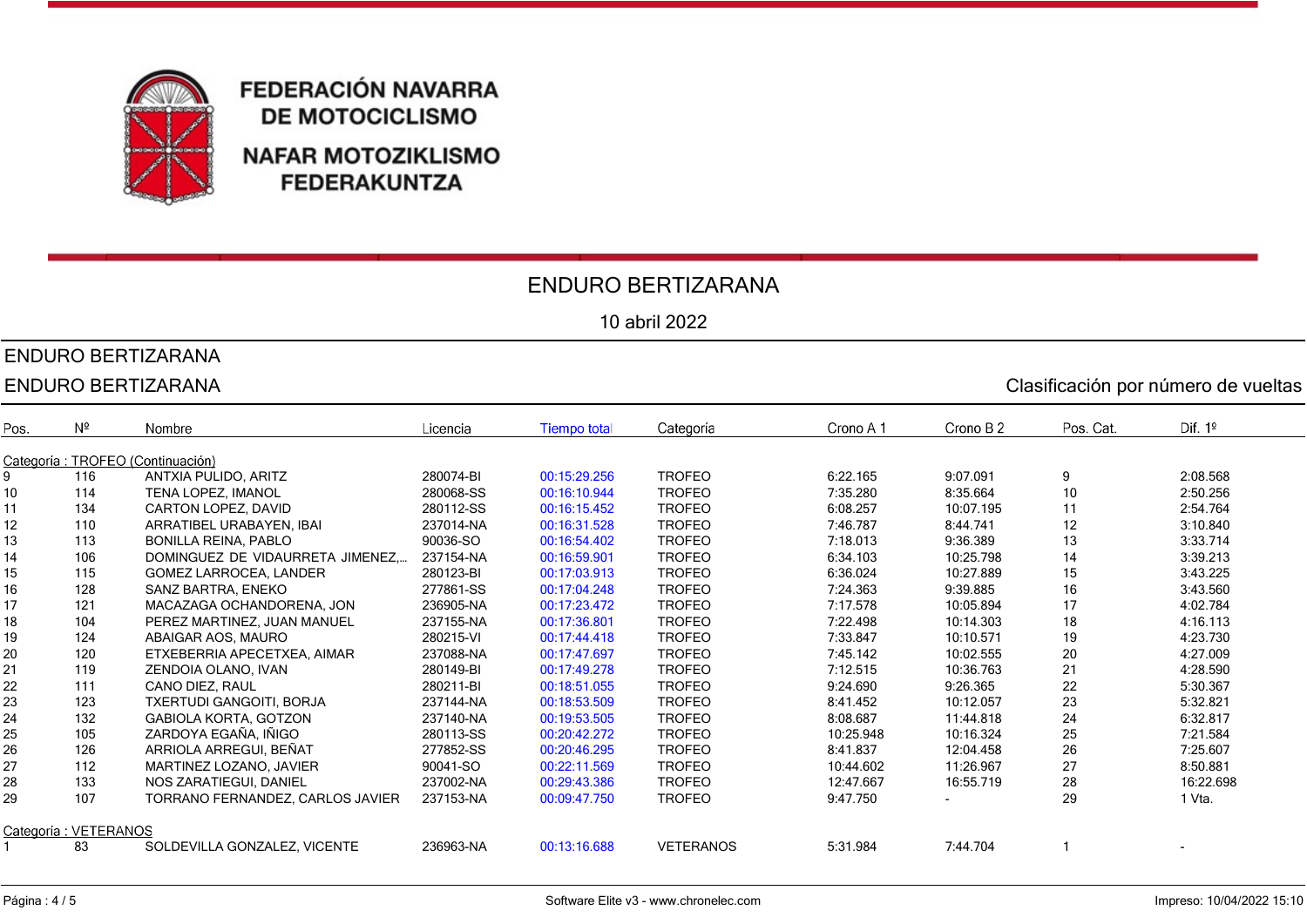

#### ENDURO BERTIZARANA

10 abril 2022

# ENDURO BERTIZARANA

|      | <b>ENDURO BERTIZARANA</b><br>Clasificación por número de vueltas |                                     |               |                     |                  |           |                          |               |           |  |
|------|------------------------------------------------------------------|-------------------------------------|---------------|---------------------|------------------|-----------|--------------------------|---------------|-----------|--|
| Pos. | $N^2$                                                            | Nombre                              | Licencia      | <b>Tiempo total</b> | Categoría        | Crono A 1 | Crono B 2                | Pos. Cat.     | Dif. $1°$ |  |
|      |                                                                  | Categoría: VETERANOS (Continuación) |               |                     |                  |           |                          |               |           |  |
|      | 88                                                               | <b>GIL INSAUSTI, IULEN</b>          | 280143-SS     | 00:13:35.836        | <b>VETERANOS</b> | 5:56.024  | 7:39.812                 | $\mathcal{P}$ | 19.148    |  |
|      | 94                                                               | MAROTO ROYO, MIGUEL ANGEL           | 55624-Z       | 00:13:40.077        | <b>VETERANOS</b> | 5:38.629  | 8:01.448                 |               | 23.389    |  |
|      | 93                                                               | IZURRIAGA LERGA, JAVIER             | 237026-NA     | 00:14:24.345        | <b>VETERANOS</b> | 5:58.488  | 8:25.857                 |               | 1:07.657  |  |
|      | 80                                                               | OJER ELIZALDE, IOSU                 | 237069-NA     | 00:14:39.883        | <b>VETERANOS</b> | 6:10.001  | 8:29.882                 | 5             | 1:23.195  |  |
|      | 91                                                               | <b>BLANCO RAMOS, IÑAKI</b>          | 280165-BI     | 00:14:47.791        | <b>VETERANOS</b> | 6:17.960  | 8:29.831                 |               | 1:31.103  |  |
|      | 90                                                               | FORTON GRUAS, FERNANDO              | 55673-HU      | 00:14:56.200        | <b>VETERANOS</b> | 5:58.891  | 8:57.309                 |               | 1:39.512  |  |
|      | 81                                                               | PINEDA MARTINEZ, JORGE              | 277859-BI     | 00:15:09.827        | <b>VETERANOS</b> | 6:08.005  | 9:01.822                 | 8             | 1:53.139  |  |
|      | 98                                                               | <b>BLASCO CORTES, JAVIER</b>        | 237152-NA     | 00:15:59.890        | <b>VETERANOS</b> | 7:09.624  | 8:50.266                 |               | 2:43.202  |  |
| 10   | 95                                                               | <b>GOROSPE LAPATZA, JOSU</b>        | 330162-BI-AMP | 00:16:00.415        | <b>VETERANOS</b> | 5:39.405  | 10:21.010                | 10            | 2:43.727  |  |
|      | 96                                                               | MONTIEL LARRAZ, IVAN                | 237060-NA     | 00:16:04.280        | <b>VETERANOS</b> | 6:55.755  | 9:08.525                 | 11            | 2:47.592  |  |
| 12   | 84                                                               | CHOCARRO SUESCUN, ALFREDO           | 237051-NA     | 00:16:04.332        | <b>VETERANOS</b> | 7:01.962  | 9:02.370                 | 12            | 2:47.644  |  |
| 13   | 87                                                               | GOMEZ OTERO, LEANDRO                | 280122-BI     | 00:18:03.958        | <b>VETERANOS</b> | 7:10.926  | 10:53.032                | 13            | 4:47.270  |  |
| 14   | 82                                                               | LOPETEGUI MENDIZABAL, ANTTON        | 280070-SS     | 00:20:06.683        | <b>VETERANOS</b> | 7:34.570  | 12:32.113                | 14            | 6:49.995  |  |
| 15   | 92                                                               | UGALDE IBAÑEZ, FRANCISCO JAVIER     | 280181-BI     | 00:22:23.449        | <b>VETERANOS</b> | 9:24.400  | 12:59.049                | 15            | 9:06.761  |  |
| 16   | 85                                                               | AYESA IBAÑEZ, JAVIER                | 237145-NA     | 00:06:52.233        | <b>VETERANOS</b> | 6:52.233  |                          | 16            | 1 Vta.    |  |
| 17   | 97                                                               | NOS MURU, JUAN LUIS                 | 237003-NA     | 00:15:06.276        | <b>VETERANOS</b> | 15:06.276 | $\overline{\phantom{a}}$ | 17            | 1 Vta.    |  |

Requisitos : Obligación pasar por meta

Mejor vuelta : 4:55.903, (Nº19) MEOQUI IPARRAGUIRRE, OIHAN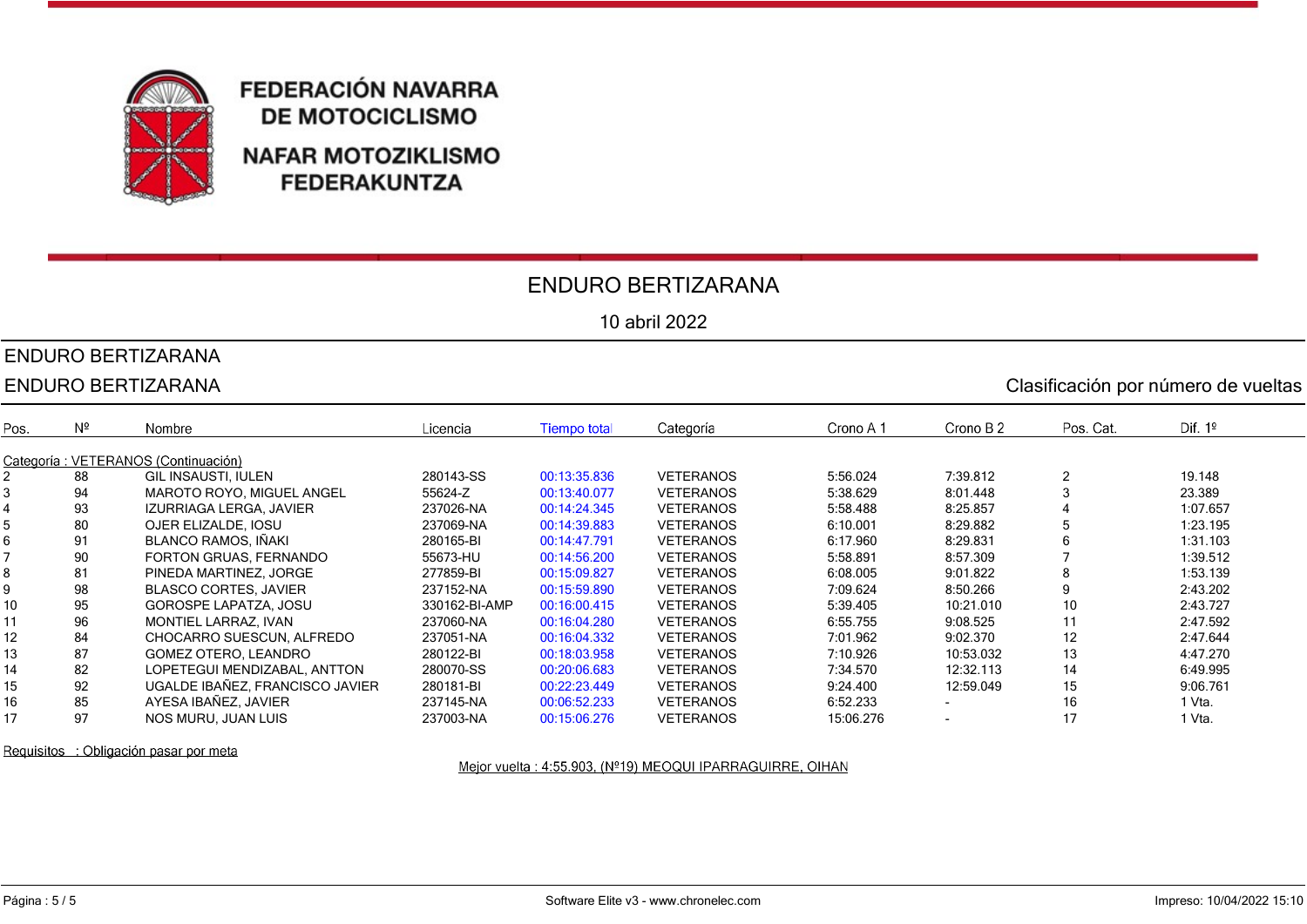

### ENDURO BERTIZARANA

10 abril 2022

# ENDURO BERTIZARANA

#### ENDURO BERTIZARANA Clasificación por número de vueltas

Crono B<sub>2</sub> Dif.  $1<sup>°</sup>$ Pos.  $N<sup>2</sup>$ Nombre Licencia **Tiempo total** Categoría Crono A 1 Pos. Cat. 1 4 SANTAOLALLA DE VILLAR, MANUEL 237009-NA 00:10:58.585 Cto. SENIOR 4:57.426 6:01.159 1 - 2 19 MEOQUI IPARRAGUIRRE, OIHAN 237072-NA 00:11:02.959 Cto. SENIOR 4:55.903 6:07.056 2 4.374 3 9 ALEMAN AZCARRAGA, IKER 237067-NA 00:11:03.300 Cto. SENIOR 4:59.614 6:03.686 3 4.715 4 24 GARMENDIA IMAZ, URKO 280116-SS 00:11:32.085 Cto. SENIOR 4:59.473 6:32.612 4 33.500 5 27 APEZTEGUIA LASAGA, UNAI 237085-NA 00:11:44.040 Cto. SENIOR 5:14.145 6:29.895 5 45.455 6 22 FACENDA ROMERO, NAITZEL 237059-NA 00:11:46.268 Cto. SENIOR 5:07.823 6:38.445 6 47.683 7 42 CASAJUS OIZA, DAVID 237007-NA 00:12:01.409 Cto. JUNIOR 5:21.557 6:39.852 1 1:02.824 8 29 MAIA ANTXORENA, BEÑAT 237075-NA 00:12:01.455 Cto. SENIOR 5:14.475 6:46.980 7 1:02.870 9 43 CANFLANCA CEBALLOS, AXIER 236913-NA 00:12:04.676 Cto. JUNIOR 5:17.444 6:47.232 2 1:06.091 10 7 ARDAIZ IDOATE, IÑAKI 237076-NA 00:12:06.612 Cto. SENIOR 5:17.030 6:49.582 8 1:08.027 11 15 OTXOTORENA SAENZ, XABIER 237037-NA 00:12:10.925 Cto. SENIOR 5:15.151 6:55.774 9 1:12.340 12 18 ITOIZ DONAMARIA, ALBERTO 237053-NA 00:12:16.574 Cto. SENIOR 5:15.906 7:00.668 10 1:17.989 13 5 URRESTI ZUMETA, JOSEBA 280156-SS 00:12:19.343 Cto. SENIOR 5:28.709 6:50.634 11 1:20.758 14 51 GALLARDON EUGUI, XABIER 237036-NA 00:12:21.350 Cto. JUNIOR 5:22.727 6:58.623 3 1:22.765 15 26 ECHEVESTE , PEYO 237143-NA 00:12:22.840 Cto. SENIOR 5:29.336 6:53.504 12 1:24.255 16 23 AIASTUY FURUNDARENA, XABIER 280118-SS 00:12:26.182 Cto. SENIOR 5:20.234 7:05.948 13 1:27.597 17 17 BARAINKA ZABALA, MARKEL 280147-BI 00:12:26.450 Cto. SENIOR 5:15.807 7:10.643 14 1:27.865 18 8 ZUAZO ARIETA-ARAUNABEÑA, JON 330195-BI-AMP 00:12:28.405 Cto. SENIOR 5:20.157 7:08.248 15 1:29.820 19 28 ENDARA PETRIRENA, MIKEL 237142-NA 00:12:34.796 Cto. SENIOR 5:22.444 7:12.352 16 1:36.211 20 14 IRIBARREN GONZALEZ, GORKA 237150-NA 00:12:35.268 Cto. SENIOR 5:17.088 7:18.180 17 1:36.683 21 33 MONFERRER GOMEZ, TOMAS 55593-TE 00:12:35.425 Cto. SENIOR 5:17.391 7:18.034 18 1:36.840 22 1 SESMA LARRONDO, MIKEL 236986-NA 00:12:40.964 Cto. SENIOR 5:26.950 7:14.014 19 1:42.379 23 2 LARRAKOETXEA LOPEZ, ASIER 280146-BI 00:12:42.024 Cto. SENIOR 5:24.668 7:17.356 20 1:43.439 24 25 ARREGUI OYARZUN, AITOR 280089-SS 00:12:49.236 Cto. SENIOR 5:30.589 7:18.647 21 1:50.651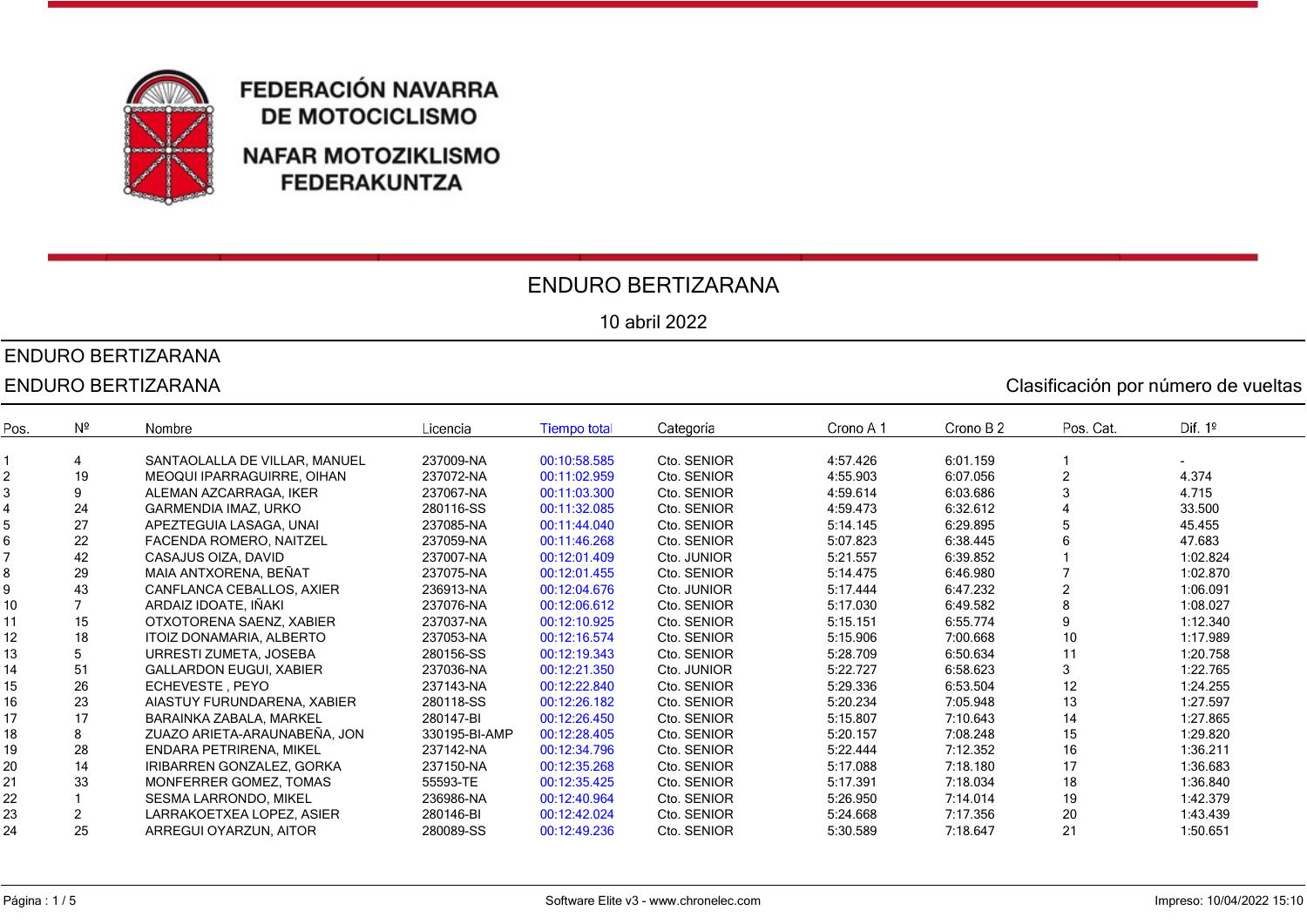

#### ENDURO BERTIZARANA

10 abril 2022

#### ENDURO BERTIZARANA

#### ENDURO BERTIZARANA Clasificación por número de vueltas

Crono B<sub>2</sub> Dif.  $1<sup>°</sup>$ Pos.  $N^2$ Nombre Licencia **Tiempo total** Categoría Crono A 1 Pos. Cat. 25 53 GARBISO , JAKES 237149-NA 00:12:49.772 Cto. JUNIOR 5:27.010 7:22.762 4 1:51.187 26 67 IZURIAGA LABIANO, DIEGO 237012-NA 00:12:57.951 Cto. JUNIOR 5:30.722 7:27.229 5 1:59.366 27 74 ANTCHAGNO , BIXENTE 237139-NA 00:13:10.297 Cto. JUNIOR 5:32.779 7:37.518 6 2:11.712 28 83 SOLDEVILLA GONZALEZ, VICENTE 236963-NA 00:13:16.688 VETERANOS 5:31.984 7:44.704 1 2:18.103 29 108 AZCONA ESPINOSA, BORJA 280092-SS 00:13:20.688 TROFEO 5:45.212 7:35.476 1 2:22.103 30 6 EGAÑA URRUTIA, GORKA 280158-SS 00:13:21.627 Cto. SENIOR 5:46.051 7:35.576 22 2:23.042 31 45 BELASCOAIN PARDO, OIER 237083-NA 00:13:22.673 Cto. JUNIOR 5:33.815 7:48.858 7 2:24.088 32 44 BARRAU CAUHE, CARLOS 55591-Z 00:13:26.985 Cto. JUNIOR 5:37.962 7:49.023 8 2:28.400 33 56 GUTIERREZ ZENITAGOIA, JOKIN 280216-SS 00:13:28.941 Cto. JUNIOR 5:44.575 7:44.366 9 2:30.356 34 30 CHOUZA BLAS, XABIER 236993-NA 00:13:33.060 Cto. SENIOR 5:39.429 7:53.631 23 2:34.475 35 118 IRIGOYEN ECHARTE, AIERT 237147-NA 00:13:33.922 TROFEO 6:08.719 7:25.203 2 2:35.337 36 21 ERAUZKIN ZARANDONA, ANDONI 280159-BI 00:13:34.373 Cto. SENIOR 5:47.468 7:46.905 24 2:35.788 37 88 GIL INSAUSTI, IULEN 280143-SS 00:13:35.836 VETERANOS 5:56.024 7:39.812 2 2:37.251 38 66 LARTITEGI SERRANO, ASIER 280129-BI 00:13:37.994 Cto. JUNIOR 6:07.785 7:30.209 10 2:39.409 39 129 LACOSTA DAMBORIENA, XUBAN 237141-NA 00:13:38.227 TROFEO 6:06.926 7:31.301 3 2:39.642 40 94 MAROTO ROYO, MIGUEL ANGEL 55624-Z 00:13:40.077 VETERANOS 5:38.629 8:01.448 3 2:41.492 41 60 LABIANO SAEZ, ISMAEL 236995-NA 00:13:44.187 Cto. JUNIOR 5:37.388 8:06.799 11 2:45.602 42 58 ZUBIRI PONZ, JOSEMA 236987-NA 00:13:45.581 Cto. JUNIOR 6:06.210 7:39.371 12 2:46.996 43 65 BIURRARENA MARIÑELARENA, JON 237064-NA 00:13:47.467 Cto. JUNIOR 6:11.617 7:35.850 13 2:48.882 44 131 ITURZAETA IPARRAGUIRRE, XABIER 280154-SS 00:13:48.210 TROFEO 5:47.281 8:00.929 4 2:49.625 45 57 BELOQUI BEUNZA, MIKEL 237049-NA 00:13:48.456 Cto. JUNIOR 5:48.501 7:59.955 14 2:49.871 46 40 SEGUROLA GARAGARZA, JOSU 277858-SS 00:13:49.728 Cto. JUNIOR 5:57.163 7:52.565 15 2:51.143 47 71 URKIOLA NUÑEZ, JUAN 280177-SS 00:13:57.452 Cto. JUNIOR 5:50.627 8:06.825 16 2:58.867 48 11 ANTON PASCUAL, GUZMAN 242275-RI 00:13:57.749 Cto. SENIOR 5:58.175 7:59.574 25 2:59.164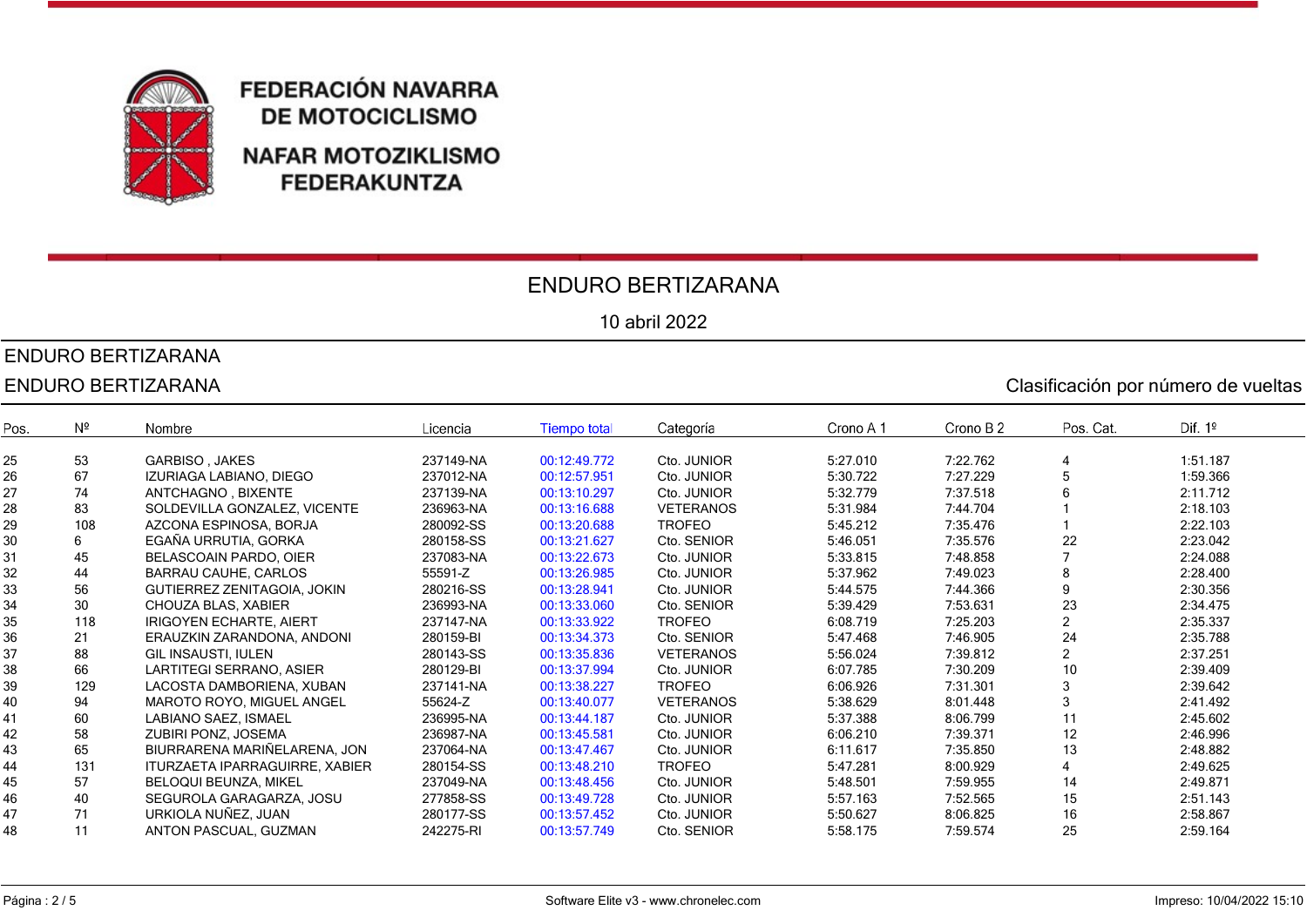

#### ENDURO BERTIZARANA

10 abril 2022

### ENDURO BERTIZARANA

#### ENDURO BERTIZARANA Clasificación por número de vueltas

Crono B<sub>2</sub> Dif.  $1<sup>°</sup>$ Pos.  $N^2$ Nombre Licencia **Tiempo total** Categoría Crono A 1 Pos. Cat. 49 68 IZAGIRRE ARRIZABALAGA, ENEKO 277857-SS 00:14:01.355 Cto. JUNIOR 6:00.459 8:00.896 17 3:02.770 50 13 MATUTE BONEL, ANGEL 237005-NA 00:14:01.966 Cto. SENIOR 5:47.848 8:14.118 26 3:03.381 51 122 CAMINO GARCIA, ENEKO 280164-BI 00:14:05.174 TROFEO 6:12.865 7:52.309 5 3:06.589 52 46 PEREZ LEKUMBERRI, ASIER 237086-NA 00:14:17.797 Cto. JUNIOR 5:53.870 8:23.927 18 3:19.212 53 93 IZURRIAGA LERGA, JAVIER 237026-NA 00:14:24.345 VETERANOS 5:58.488 8:25.857 4 3:25.760 54 49 LIZARRALDE CASAMAYOR, ANDER 280153-SS 00:14:25.032 Cto. JUNIOR 5:51.263 8:33.769 19 3:26.447 55 20 UZQUEDA ELVIRA, PABLO 237148-NA 00:14:37.428 Cto. SENIOR 5:56.259 8:41.169 27 3:38.843 56 63 GARDE SOLA, RUBEN 237022-NA 00:14:38.590 Cto. JUNIOR 5:55.950 8:42.640 20 3:40.005 57 80 OJER ELIZALDE, IOSU 237069-NA 00:14:39.883 VETERANOS 6:10.001 8:29.882 5 3:41.298 58 48 SERRANO SAIZ, JERAY 237011-NA 00:14:46.682 Cto. JUNIOR 5:55.317 8:51.365 21 3:48.097 59 91 BLANCO RAMOS, IÑAKI 280165-BI 00:14:47.791 VETERANOS 6:17.960 8:29.831 6 3:49.206 60 32 LAHOZ TOLOSANA, MARIO 55588-Z 00:14:47.915 Cto. SENIOR 6:04.489 8:43.426 28 3:49.330 61 90 FORTON GRUAS, FERNANDO 55673-HU 00:14:56.200 VETERANOS 5:58.891 8:57.309 7 3:57.615 62 117 BRAVO ARRINDA, PAUL 280063-BI 00:14:56.228 TROFEO 6:28.701 8:27.527 6 3:57.643 63 52 MENEN RAMON, AARON 55687-HU 00:15:03.652 Cto. JUNIOR 5:50.879 9:12.773 22 4:05.067 64 81 PINEDA MARTINEZ, JORGE 277859-BI 00:15:09.827 VETERANOS 6:08.005 9:01.822 8 4:11.242 65 55 IRIARTE LARRAZ, JON 237031-NA 00:15:17.645 Cto. JUNIOR 6:10.065 9:07.580 23 4:19.060 66 127 IRIONDO SALEGUI, IGOR 277854-SS 00:15:20.663 TROFEO 6:35.007 8:45.656 7 4:22.078 67 125 POZUELO CORCUERA, GAIZKA 280150-VI 00:15:25.810 TROFEO 6:50.994 8:34.816 8 4:27.225 68 116 ANTXIA PULIDO, ARITZ 280074-BI 00:15:29.256 TROFEO 6:22.165 9:07.091 9 4:30.671 69 59 BAUDIN FUENTES, PABLO 55637-Z 00:15:43.366 Cto. JUNIOR 6:49.873 8:53.493 24 4:44.781 70 98 BLASCO CORTES, JAVIER 237152-NA 00:15:59.890 VETERANOS 7:09.624 8:50.266 9 5:01.305 71 95 GOROSPE LAPATZA, JOSU 330162-BI-AMP 00:16:00.415 VETERANOS 5:39.405 10:21.010 10 5:01.830 72 61 ARBEA ONECA, ADRIAN 237052-NA 00:16:01.881 Cto. JUNIOR 6:32.545 9:29.336 25 5:03.296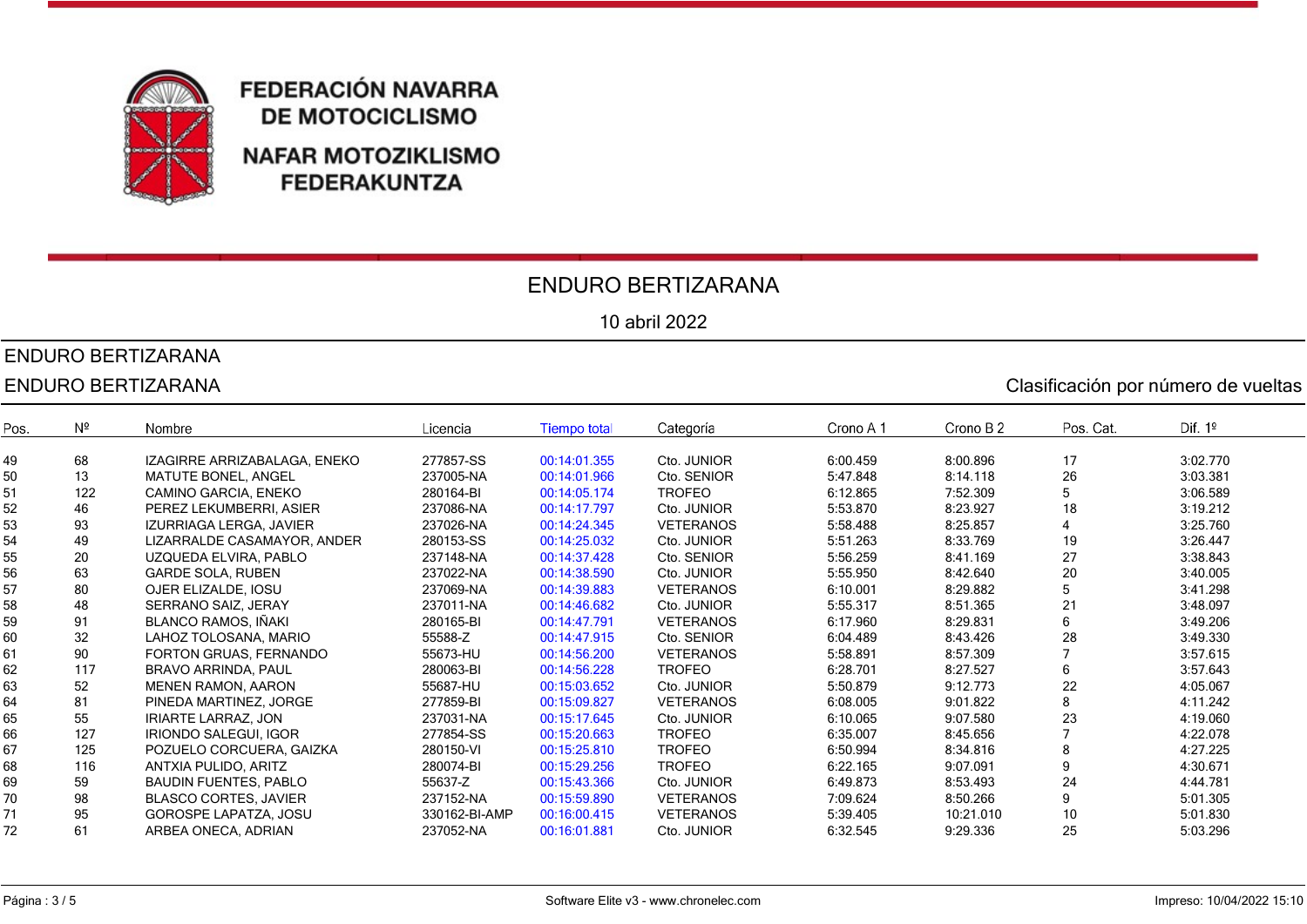

#### ENDURO BERTIZARANA

10 abril 2022

#### ENDURO BERTIZARANA

#### ENDURO BERTIZARANA Clasificación por número de vueltas

**Tiempo total** Crono B<sub>2</sub> Dif.  $1<sup>°</sup>$ Pos.  $N<sup>2</sup>$ Nombre Licencia Categoría Crono A 1 Pos. Cat. 73 64 ZEARRETA BASTERRETXEA, GORKA 280079-BI 00:16:03.573 Cto. JUNIOR 6:03.275 10:00.298 26 5:04.988 74 96 MONTIEL LARRAZ, IVAN 237060-NA 00:16:04.280 VETERANOS 6:55.755 9:08.525 11 5:05.695 75 84 CHOCARRO SUESCUN, ALFREDO 237051-NA 00:16:04.332 VETERANOS 7:01.962 9:02.370 12 5:05.747 76 114 TENA LOPEZ, IMANOL 280068-SS 00:16:10.944 TROFEO 7:35.280 8:35.664 10 5:12.359 77 134 CARTON LOPEZ, DAVID 280112-SS 00:16:15.452 TROFEO 6:08.257 10:07.195 11 5:16.867 78 110 ARRATIBEL URABAYEN, IBAI 237014-NA 00:16:31.528 TROFEO 7:46.787 8:44.741 12 5:32.943 79 113 BONILLA REINA, PABLO 90036-SO 00:16:54.402 TROFEO 7:18.013 9:36.389 13 5:55.817 80 106 DOMINGUEZ DE VIDAURRETA JIMENEZ, … 237154-NA 00:16:59.901 TROFEO 6:34.103 10:25.798 14 6:01.316 81 115 GOMEZ LARROCEA, LANDER 280123-BI 00:17:03.913 TROFEO 6:36.024 10:27.889 15 6:05.328 82 128 SANZ BARTRA, ENEKO 277861-SS 00:17:04.248 TROFEO 7:24.363 9:39.885 16 6:05.663 83 121 MACAZAGA OCHANDORENA, JON 236905-NA 00:17:23.472 TROFEO 7:17.578 10:05.894 17 6:24.887<br>84 104 PEREZ MARTINEZ, JUAN MANUEL 237155-NA 00:17:36.801 TROFEO 7:22.498 10:14 303 18 6:38.216 84 104 PEREZ MARTINEZ, JUAN MANUEL 237155-NA 00:17:36.801 TROFEO 7:22.498 10:14.303 18 6:38.216 85 124 ABAIGAR AOS, MAURO 280215-VI 00:17:44.418 TROFEO 7:33.847 10:10.571 19 6:45.833 86 120 ETXEBERRIA APECETXEA, AIMAR 237088-NA 00:17:47.697 TROFEO 7:45.142 10:02.555 20 6:49.112 87 119 ZENDOIA OLANO, IVAN 280149-BI 00:17:49.278 TROFEO 7:12.515 10:36.763 21 6:50.693 88 47 GIL PEREZ, RUBEN 237087-NA 00:17:59.566 Cto. JUNIOR 6:38.857 11:20.709 27 7:00.981 89 87 GOMEZ OTERO, LEANDRO 280122-BI 00:18:03.958 VETERANOS 7:10.926 10:53.032 13 7:05.373 90 70 ZENOTZ TORRES, GARTXOT 237025-NA 00:18:05.660 Cto. JUNIOR 6:41.892 11:23.768 28 7:07.075 91 50 VICENTE SISO, JAUME 55633-Z 00:18:07.359 Cto. JUNIOR 7:07.706 10:59.653 29 7:08.774 92 111 CANO DIEZ, RAUL 280211-BI 00:18:51.055 TROFEO 9:24.690 9:26.365 22 7:52.470 93 123 TXERTUDI GANGOITI, BORJA 237144-NA 00:18:53.509 TROFEO 8:41.452 10:12.057 23 7:54.924 94 54 ZUBICARAY ZABALA, IKER 277856-SS 00:19:18.196 Cto. JUNIOR 7:06.592 12:11.604 30 8:19.611 95 132 GABIOLA KORTA, GOTZON 237140-NA 00:19:53.505 TROFEO 8:08.687 11:44.818 24 8:54.920 96 82 LOPETEGUI MENDIZABAL, ANTTON 280070-SS 00:20:06.683 VETERANOS 7:34.570 12:32.113 14 9:08.098